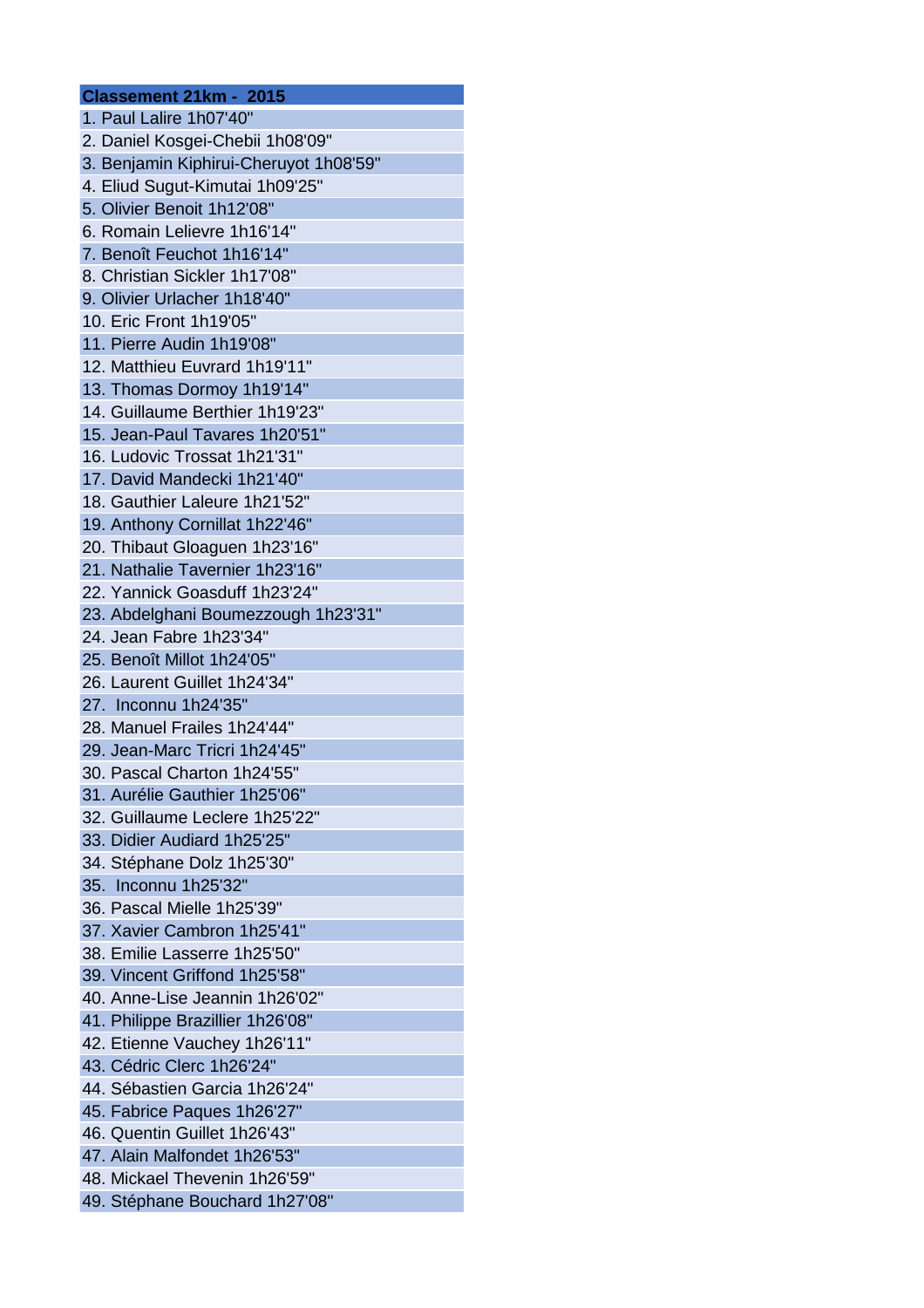50. Jean-Jacques Badet 1h27'29" 51. Laurent Savry 1h27'41" 52. François Quignard 1h27'41" 53. David Clere 1h27'50" 54. Abdelkarim El-Meknassi 1h27'59" 55. Florian N'diaye 1h28'01" 56. Christophe Melot 1h28'07" 57. Stéphane Parry 1h28'22" 58. David Schwab 1h28'44" 59. Sylvain Saigne 1h28'46" 60. Aymeric Cachier 1h29'03" 61. Aurélien L'ollivier 1h29'03" 62. Allaoua Mounci 1h29'09" 63. Jérome Chauvin 1h29'17" 64. Nicolas Beneux 1h29'26" 65. Franck Langeron 1h29'32" 66. Stéphane Furet 1h29'36" 67. Francis Rey 1h29'52" 68. Sébastien Da-Costa 1h29'53" 69. Patrick Robert 1h29'57" 70. Roger Berion 1h30'22" 71. Romain Morin 1h30'43" 72. Antony Ruffin 1h30'56" 73. Raphaël De-Gasperi 1h31'00" 74. Pierre Bouchetard 1h31'09" 75. Julie Fevre 1h31'09" 76. Bruno Savry 1h31'35" 77. Frédéric Rabiet 1h31'44" 78. Dominique Zima 1h31'44" 79. Christophe Kowalczyk 1h31'51" 80. Thierry Predal 1h31'53" 81. Christophe Papillon 1h32'13" 82. Laurent Force 1h32'13" 83. Guillaume Guerin 1h32'17" 84. Nicolas Perrone 1h32'18" 85. Philippe Feuerstoss 1h32'20" 86. Eric Lombard 1h32'29" 87. Jérémy Demoulin 1h32'35" 88. Franck Plougastel 1h32'38" 89. François Santos 1h32'40" 90. Emmanuel Segard 1h32'40" 91. Thierry Legros 1h32'41" 92. Emmanuel Jarlaud 1h33'04" 93. Benoît Fumey 1h33'10" 94. Frédéric Poirier 1h33'11" 95. Yves Meugnier 1h33'12" 96. Philippe Renaux 1h33'12" 97. Alban Mesmin 1h33'16" 98. Benoît Lonjaret 1h33'18" 99. Anne-Sophie Raffa 1h33'22"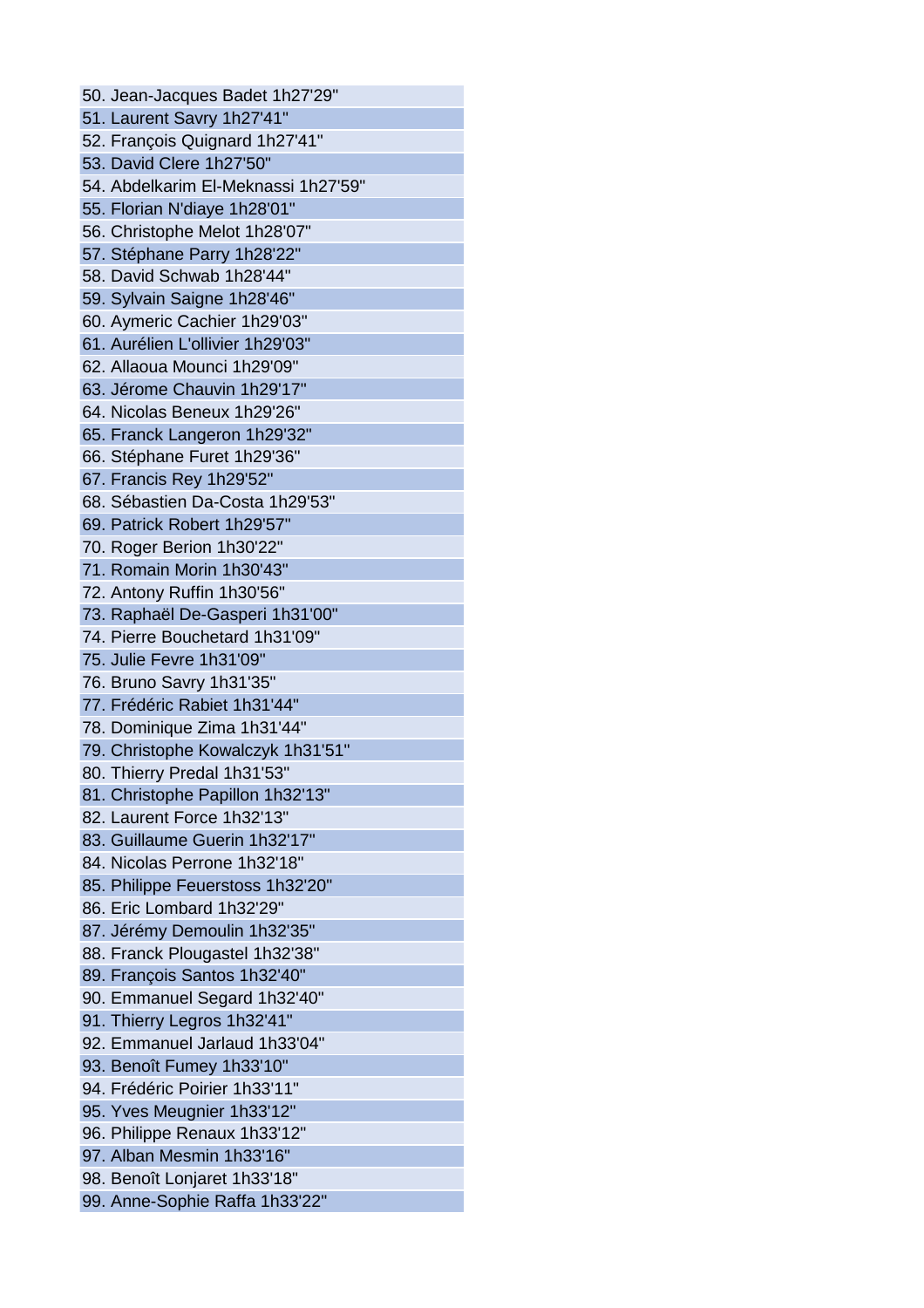100. Bernard Bouley 1h33'27" 101. Laurent Bailly 1h33'32" 102. William Henry 1h33'57" 103. Guillaume Jarroux 1h34'07" 104. Stéphane Bergeret 1h34'08" 105. François Monnin 1h34'15" 106. Franck Durand 1h34'22" 107. Alain Le-Clech 1h34'26" 108. Fabien Chateau 1h34'28" 109. Thibaut Inge 1h34'30" 110. Laurent Rozewicz 1h34'30" 111. Dominique Lahaye 1h34'32" 112. François Cini 1h34'32" 113. Thierry Rey 1h34'35" 114. Christiane Siri 1h34'36" 115. Jean-Claude Fevre 1h34'54" 116. Mehdi Irain 1h35'16" 117. Edouard Pihet 1h35'16" 118. Gilles Pauchet 1h35'19" 119. Hervé Dautrey 1h35'20" 120. Younes El-Hadad 1h35'26" 121. Nicolas Inge 1h35'38" 122. Jean-Philippe Morat 1h35'41" 123. Christine Colabella 1h35'45" 124. José Kolton 1h35'50" 125. Clément De-Leiris 1h35'53" 126. Claude Demolombe 1h36'13" 127. Erick Soulages 1h36'14" 128. Stéphane Morand 1h36'27" 129. Jean-Philippe Rubio 1h36'28" 130. Sylvain Freville 1h36'30" 131. Marie-Hélène Tattu 1h36'34" 132. Stéphane Benard 1h36'36" 133. Stéphane Dupas 1h36'38" 134. Olivier Moreno-Lopez 1h36'42" 135. Fabien Leroi 1h36'48" 136. Nicolas Lefaix 1h37'00" 137. Anthony Rapha 1h37'03" 138. Ludovic Enjalbert 1h37'12" 139. Eric Krlin 1h37'13" 140. Romuald Leroy 1h37'13" 141. Gérard Jolissaint 1h37'14" 142. Frédéric Cateux 1h37'17" 143. Yves Marion 1h37'21" 144. David Bonnot 1h37'22" 145. David Thomas 1h37'24" 146. Bertrand Rebourg 1h37'29" 147. Bernard Offner 1h37'34" 148. Patrick Decressac 1h37'38" 149. Frédéric Gallarati 1h37'47"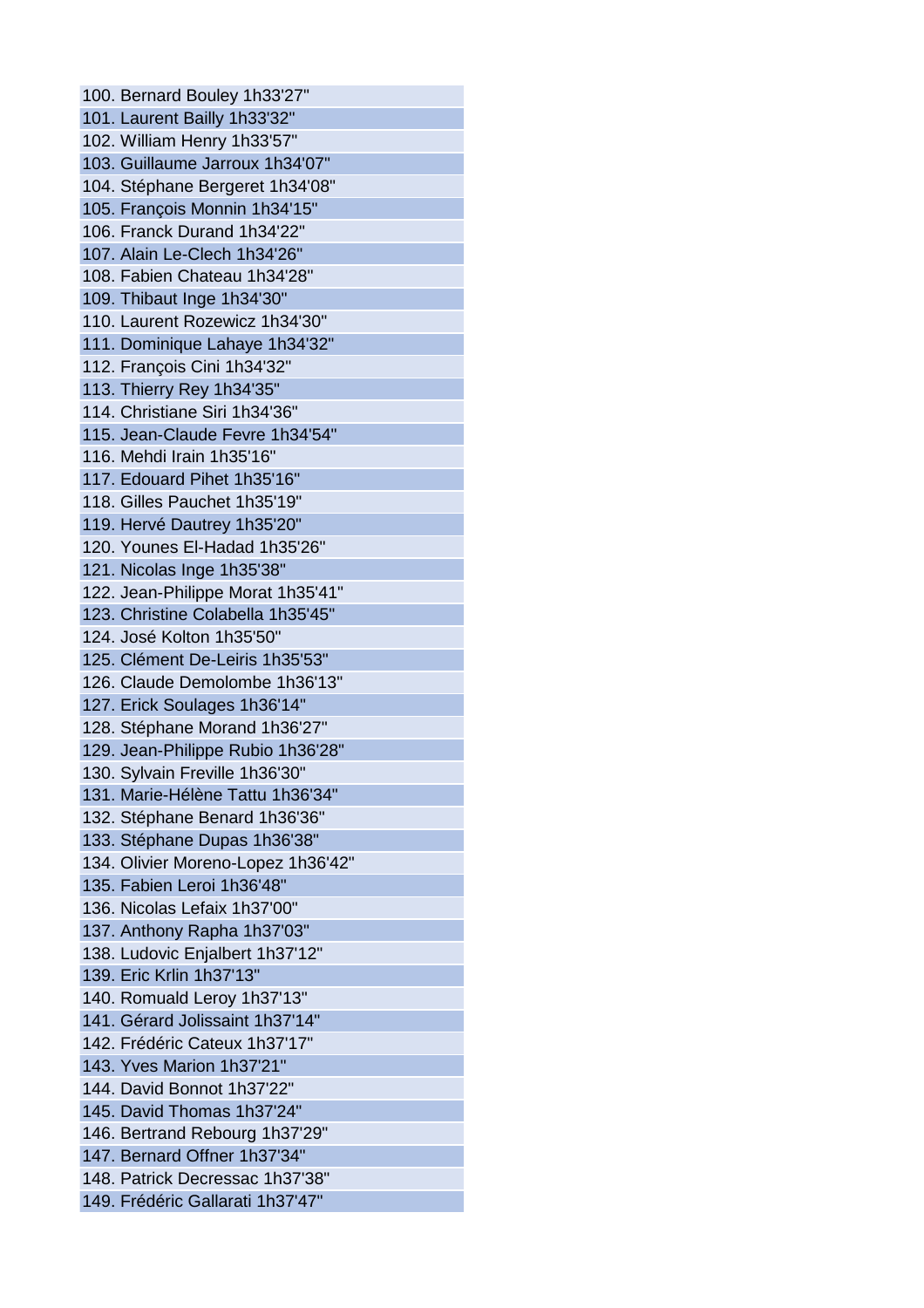150. Mikaël Debroise 1h37'49" 151. Matthieu Marion 1h37'52" 152. Frédéric Jacques 1h37'53" 153. Florent Mainy 1h37'58" 154. Nicolas Chanel 1h37'58" 155. Laurent Besancon 1h38'06" 156. Laurent Pierre 1h38'08" 157. Lionnel Ladriere 1h38'09" 158. Inconnu 1h38'09" 159. François Comparet 1h38'10" 160. Jean-Paul Lefeuvre 1h38'14" 161. Guillaume Gerbet 1h38'21" 162. Virginie Fraisse 1h38'29" 163. Jean-Claude Fernandes 1h38'39" 164. Théo Dariosecq 1h38'40" 165. Benjamin Minot 1h38'42" 166. Lydia Philippon 1h38'43" 167. Martial Lambert 1h38'43" 168. Henry Berne 1h38'46" 169. André Tonnerre 1h38'48" 170. Jacques Berland 1h38'51" 171. Léa Berland 1h38'52" 172. Eric Anselmino 1h38'56" 173. Dean Adams 1h38'58" 174. Damien Troisgros 1h39'09" 175. Didier Varney 1h39'18" 176. Monique Raymond 1h39'19" 177. Michael Colin 1h39'26" 178. Ludovic Dudragne 1h39'30" 179. Christine Russier 1h39'33" 180. Germain Frailes 1h39'33" 181. Jérome Boissard 1h39'38" 182. Mathias Mouton 1h39'40" 183. Philippe Coulot 1h39'45" 184. Jean-Pierre Quignard 1h39'48" 185. Jean Geoffroy 1h39'57" 186. Gérald Hermitant 1h39'58" 187. Grégory Brousse 1h40'01" 188. Jacky Baudry 1h40'03" 189. Anthony Sedan 1h40'03" 190. Matthieu Ruez 1h40'13" 191. Guillaume Pescher 1h40'16" 192. Patrick Raymond 1h40'18" 193. Ugo Cesselin 1h40'20" 194. Jean-Pierre Pouchard 1h40'24" 195. Gilles Grosperrin 1h40'28" 196. Christian Chevillon 1h40'30" 197. Jean-Marc Mouillot 1h40'32" 198. Alain Demougeot 1h40'41" 199. Inconnu 1h40'41"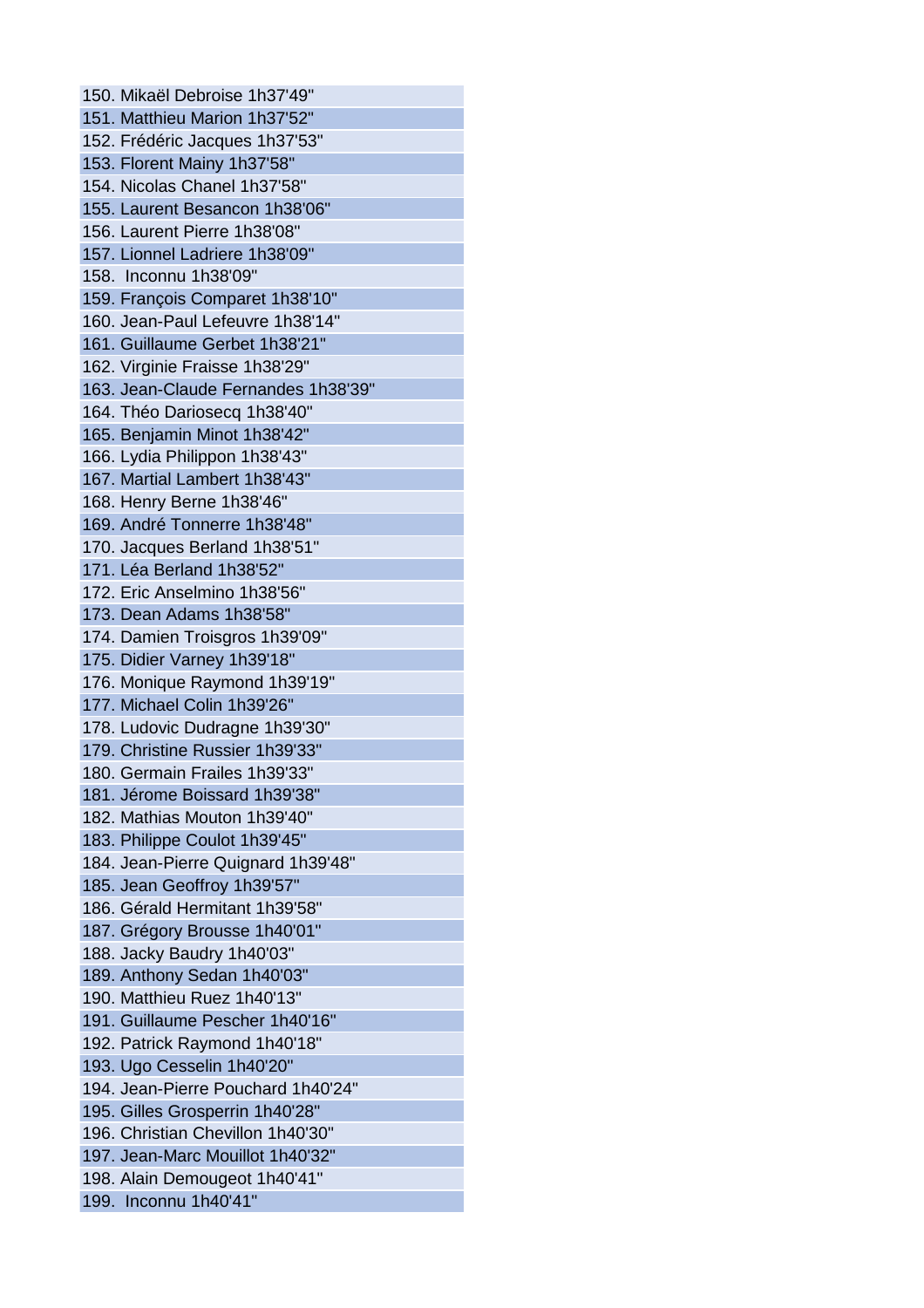200. Philippe Theuret 1h40'43" 201. Raphaël Dumarquez 1h40'47" 202. Florian Cassin 1h40'55" 203. Patrick Belloni 1h41'03" 204. Alain Roche 1h41'03" 205. David Pierre 1h41'09" 206. Florian Poinsot 1h41'10" 207. Henry-Charles Bessonnard 1h41'15" 208. Sébastien Andre 1h41'20" 209. Libbi Leroux 1h41'33" 210. Inconnu 1h41'36" 211. Stéphane Petauton 1h41'46" 212. Laurent Clercelet 1h41'46" 213. Isabelle Philippe 1h41'47" 214. Jérémy Huchon 1h41'47" 215. Marc Froment-Berthou 1h41'49" 216. Jean-Louis Lajoie 1h41'49" 217. Guy Serradji 1h41'50" 218. Roberte Demougeot 1h41'52" 219. Chris Boismard 1h41'53" 220. Elise Aucordonnier 1h41'55" 221. Ludovic Mornay 1h42'06" 222. Yves Perrot 1h42'11" 223. Xavier Colin 1h42'14" 224. Pierre Stehlin 1h42'21" 225. François Racle 1h42'22" 226. Guillaume Delarras 1h42'22" 227. Marc Doudin 1h42'42" 228. Catherine Lavayssiere 1h42'48" 229. Patrick Tonot 1h42'54" 230. Jean-Philippe Leneuf 1h42'57" 231. Fabrice Dumontet 1h43'02" 232. Cyril Peyron 1h43'02" 233. Emmanuel Raboutot 1h43'03" 234. Bertrand Duchateau 1h43'06" 235. Denis Baujard 1h43'13" 236. Jérome Demarecaux 1h43'13" 237. Hugues De-Lestapis 1h43'15" 238. Philippe Bellier 1h43'15" 239. Nicolas Vanroelen 1h43'19" 240. Véronique Bornel 1h43'21" 241. Gérard Nicot 1h43'21" 242. Christophe Naudin 1h43'22" 243. Mathieu Sabre 1h43'32" 244. Eric Chanois 1h43'39" 245. Georges Machado 1h43'39" 246. Jérome Rabin 1h43'42" 247. Patricia Balty 1h43'44" 248. Claude Le-Flohic 1h43'47" 249. Inconnu 1h43'49"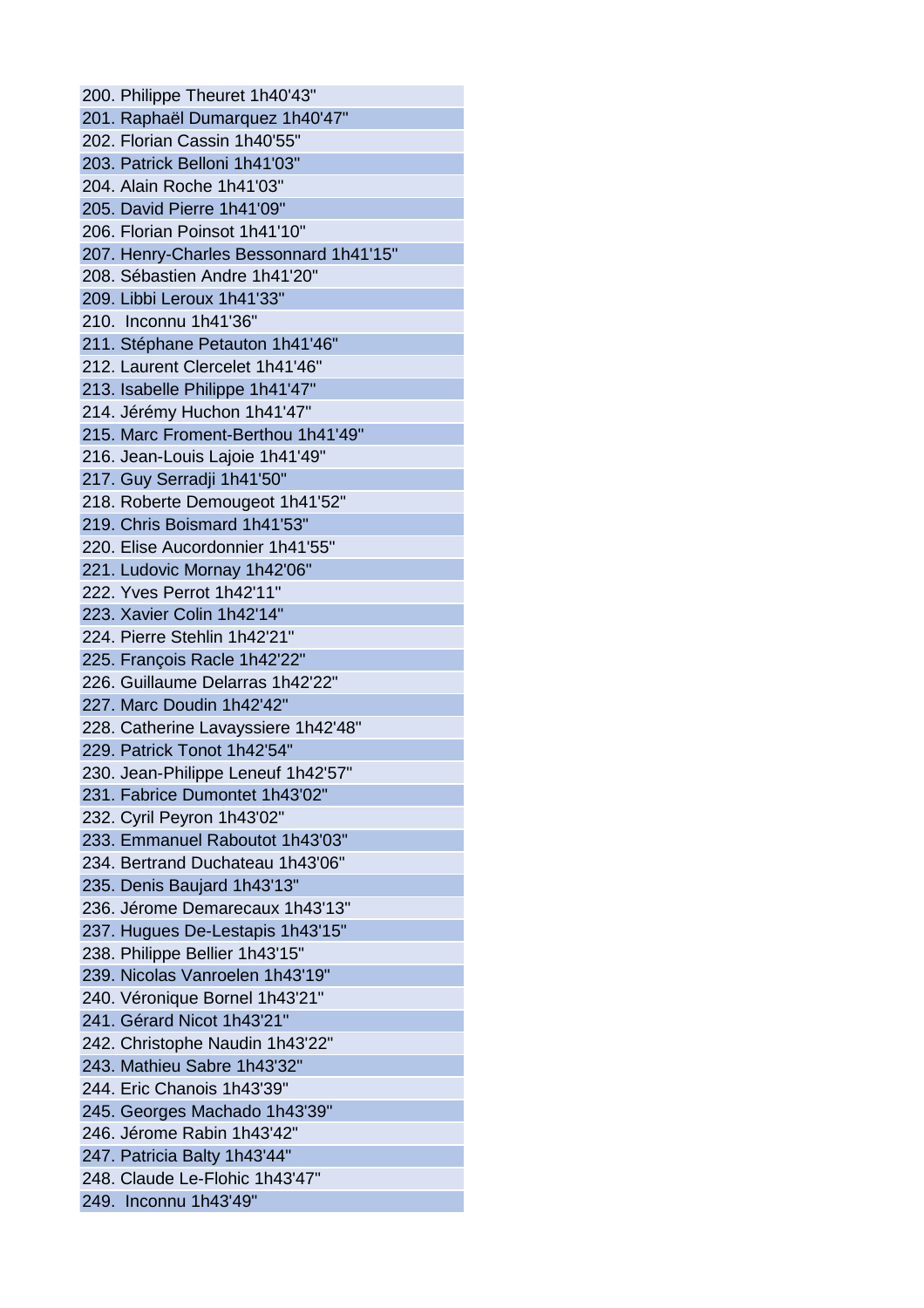250. Anne Bosia 1h43'52" 251. Yann Yvray 1h43'56" 252. Jean-Luc Petitpierre 1h44'05" 253. Christophe Nargues 1h44'06" 254. Benjamin Charlot 1h44'22" 255. Franck Piot 1h44'24" 256. Loïc Andre 1h44'30" 257. Antoine Fernandes 1h44'34" 258. Gaëtan Berthelot 1h44'37" 259. Aurélie Vernassier 1h44'41" 260. Franck Nicolardot 1h44'41" 261. François Pelleray 1h44'42" 262. Arnaud Allix 1h44'58" 263. David Cousin 1h44'58" 264. Christophe Fouilland 1h45'01" 265. Thomas Morin 1h45'01" 266. Stéphanie Dessartine 1h45'07" 267. Christine Berion 1h45'08" 268. Eric Bailleux 1h45'09" 269. Nicolas Bourdon 1h45'10" 270. Olivier Michel 1h45'11" 271. Francis Mouraux 1h45'15" 272. Emmanuel Frenois 1h45'17" 273. Alain Van-De-Casteele 1h45'20" 274. Marc Prudhon 1h45'22" 275. Nicolas Mary 1h45'22" 276. Philippe Janny 1h45'25" 277. Sébastien Rolin 1h45'30" 278. Eric Loyer 1h45'50" 279. Nicolas Maes 1h45'54" 280. Denis Bouttevin 1h46'04" 281. Patrice Deplanque 1h46'04" 282. Maude Lelievre 1h46'06" 283. Chrystelle Couturier 1h46'13" 284. François Calvo 1h46'15" 285. Bruno Gobber 1h46'31" 286. Maxime Campal 1h46'35" 287. Thierry Di-Mambro 1h46'36" 288. Eric Lecorre 1h46'38" 289. Nathalie Thiebaud 1h46'39" 290. Sylvain Hyot 1h46'47" 291. Laurent Pescayre 1h46'56" 292. Christophe Vileroy 1h46'57" 293. Thierry Zang-Atangana 1h47'06" 294. Karine Offner 1h47'20" 295. Rémy Guillaumot 1h47'28" 296. Nicolas Tesson 1h47'32" 297. Olivier Drigny 1h47'37" 298. Jonathan Variot 1h47'56" 299. Cyril Sacquard 1h47'57"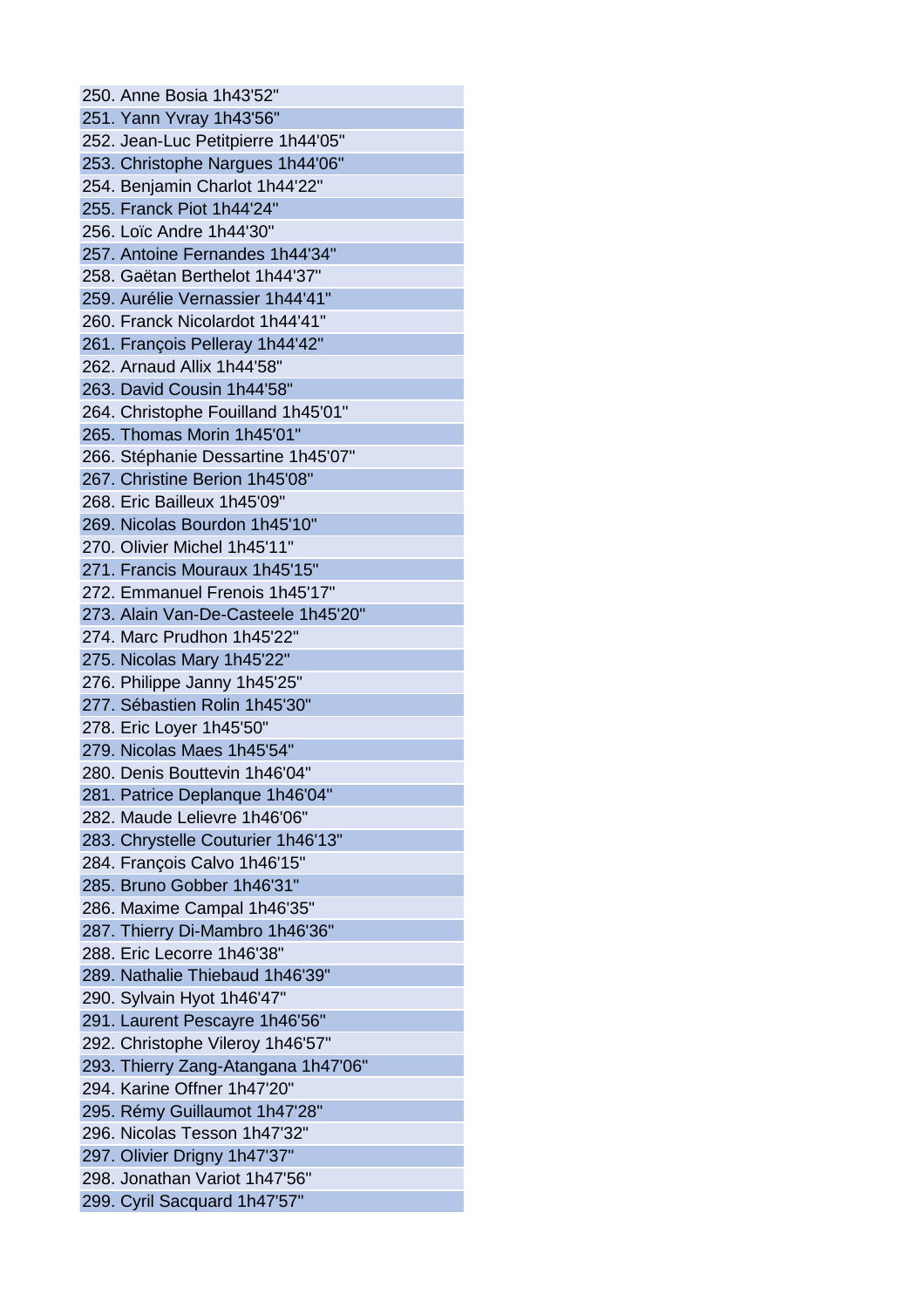300. Maurice Wymyslowski 1h47'59" 301. Alain Latour 1h48'03" 302. Jean-Pierre Campana 1h48'07" 303. Philippe Taupin 1h48'13" 304. Menouar Berraboukh 1h48'23" 305. Serge Marchal 1h48'24" 306. Ludovic Mahuet 1h48'30" 307. Frédéric Berthier 1h48'34" 308. Mehdi Bejaoui 1h48'34" 309. Sébastien Markiewiez 1h48'43" 310. Garry Smith 1h48'47" 311. Vincent Dumont 1h48'47" 312. Sabrina Hautot 1h48'48" 313. Christophe Lacaille 1h48'57" 314. Francis Carre 1h49'05" 315. Denis Edouard 1h49'20" 316. Jean-Marc Pereira 1h49'27" 317. Sandy Pages-Helary 1h49'30" 318. Vincent Le-Luyer 1h50'04" 319. Fabien Dauvergne 1h50'04" 320. Pascal Sevrette 1h50'06" 321. Michel Westrelin 1h50'14" 322. Nicolas Merle 1h50'15" 323. Christine Vaussanvin 1h50'16" 324. Alexandre Colin 1h50'17" 325. Olivier Humbert 1h50'17" 326. André Lapicque 1h50'20" 327. François Martinez 1h50'25" 328. Paul Maroy 1h50'26" 329. Alain Mauchamp 1h50'38" 330. Vincent Navillot 1h50'40" 331. Christophe Laplace 1h51'00" 332. Jean-Philippe Samson 1h51'11" 333. Fariborz Sabri 1h51'22" 334. Philippe Prin 1h51'27" 335. Cyrille Sassot 1h51'27" 336. Magaly Chary 1h51'28" 337. Caroline Bousquet 1h51'37" 338. Daniel Romang 1h51'38" 339. Nicole Lahaye 1h51'44" 340. Arnaud Thomas 1h51'56" 341. Hubert Taboulot 1h52'03" 342. Didier Rosier 1h52'14" 343. Alain Coste 1h52'15" 344. Raphaël Grivelet 1h52'26" 345. Alexandre Meuret 1h52'33" 346. Abderrahmane Bouhjari 1h52'44" 347. Ludovic Souillot 1h52'46" 348. Loïc Martin 1h52'52" 349. Catherine Bienvenu 1h52'54"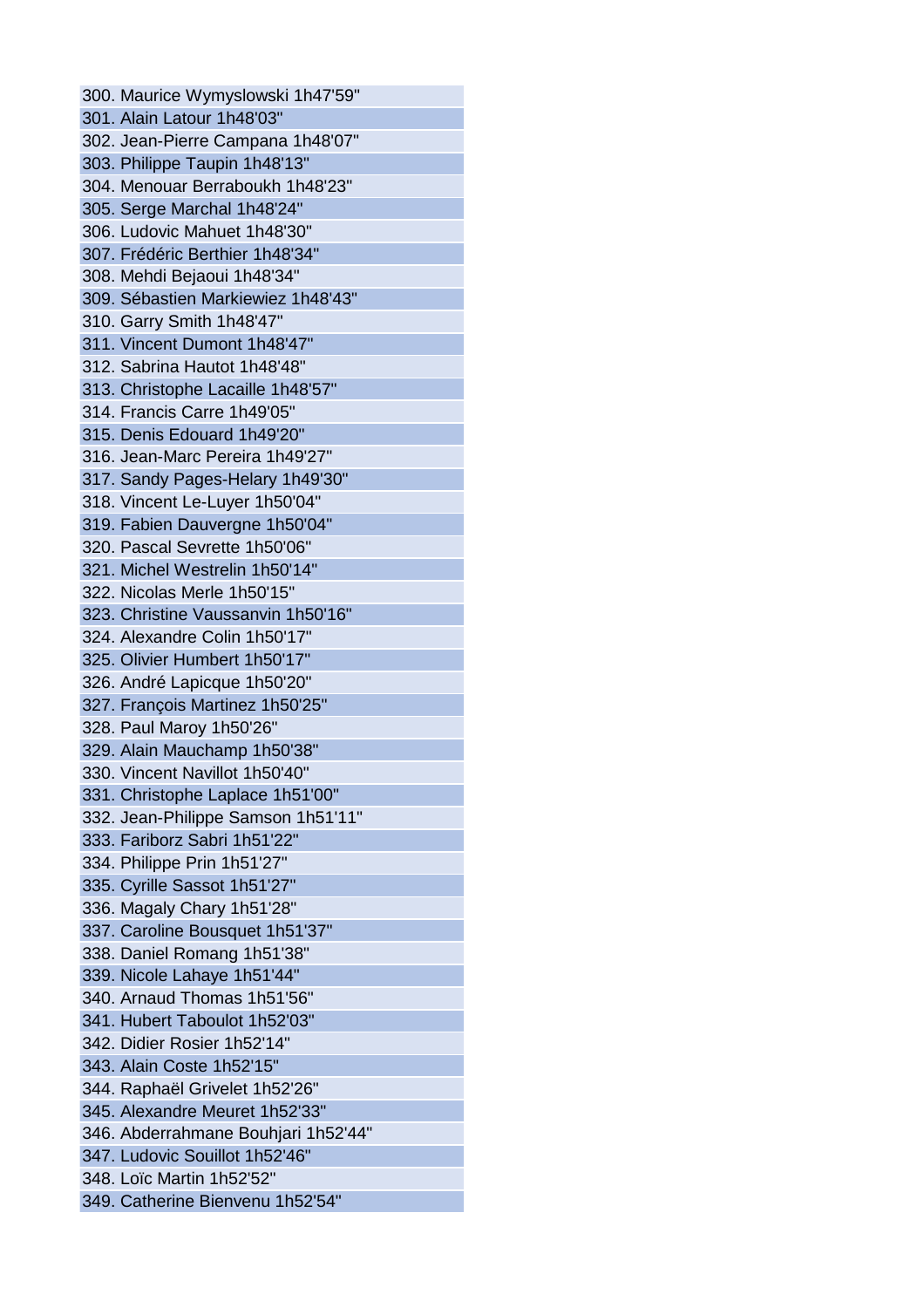350. Pascal Enjalbert 1h52'57" 351. Anne Kurz 1h53'04" 352. Frédéric Taillard 1h53'04" 353. Julien Cuervo 1h53'05" 354. Olivier Lambert 1h53'10" 355. Daniel Filloux 1h53'10" 356. Marc Cieslik 1h53'10" 357. Thierry Grazini 1h53'12" 358. Francis Bouvier 1h53'16" 359. Arnaud Halejcio 1h53'17" 360. Olivier Picard 1h53'21" 361. Bertrand Clech 1h53'29" 362. Christophe Silvestre 1h53'44" 363. Roger Chevalier 1h53'49" 364. Céline Cossu 1h53'51" 365. Inconnu 1h53'58" 366. Stéphane Droff 1h54'09" 367. Eric Beyon 1h54'10" 368. Hervé Sicsic 1h54'11" 369. Pascal Jegou 1h54'22" 370. Arthur Girardet 1h54'22" 371. Michel Millard 1h54'23" 372. Orlane Dessertaine 1h54'29" 373. Mathieu Chedmail 1h54'29" 374. Gérard Spies 1h54'30" 375. Eric Baussart 1h54'35" 376. Flore Robert 1h54'37" 377. Jean Verpeaux 1h54'37" 378. Joëlle Finot 1h54'37" 379. Jean Copinet 1h54'39" 380. Jean-Paul Norhadian 1h54'40" 381. Jean Parisse 1h54'43" 382. Marie-Odile Mouillot 1h54'50" 383. Serge Soares 1h54'57" 384. Bastien Lacour 1h55'03" 385. Christian Doussot 1h55'06" 386. Georges Brenel 1h55'22" 387. Emmanuel Reble 1h55'23" 388. Geoffrey Gallois 1h55'32" 389. Isabelle Marechal-Lassard 1h55'32" 390. Laurence Grosperrin 1h55'40" 391. Stéphanie Monsat 1h55'44" 392. Sébastien Regnier 1h55'45" 393. Renald Parent 1h55'56" 394. Yves Louis 1h56'07" 395. Véronique Matagne 1h56'07" 396. Jérémy Leblanc 1h56'15" 397. Guillaume Simon 1h56'18" 398. Grégory Bierry 1h56'32" 399. Louis-Philippe Arcos 1h56'37"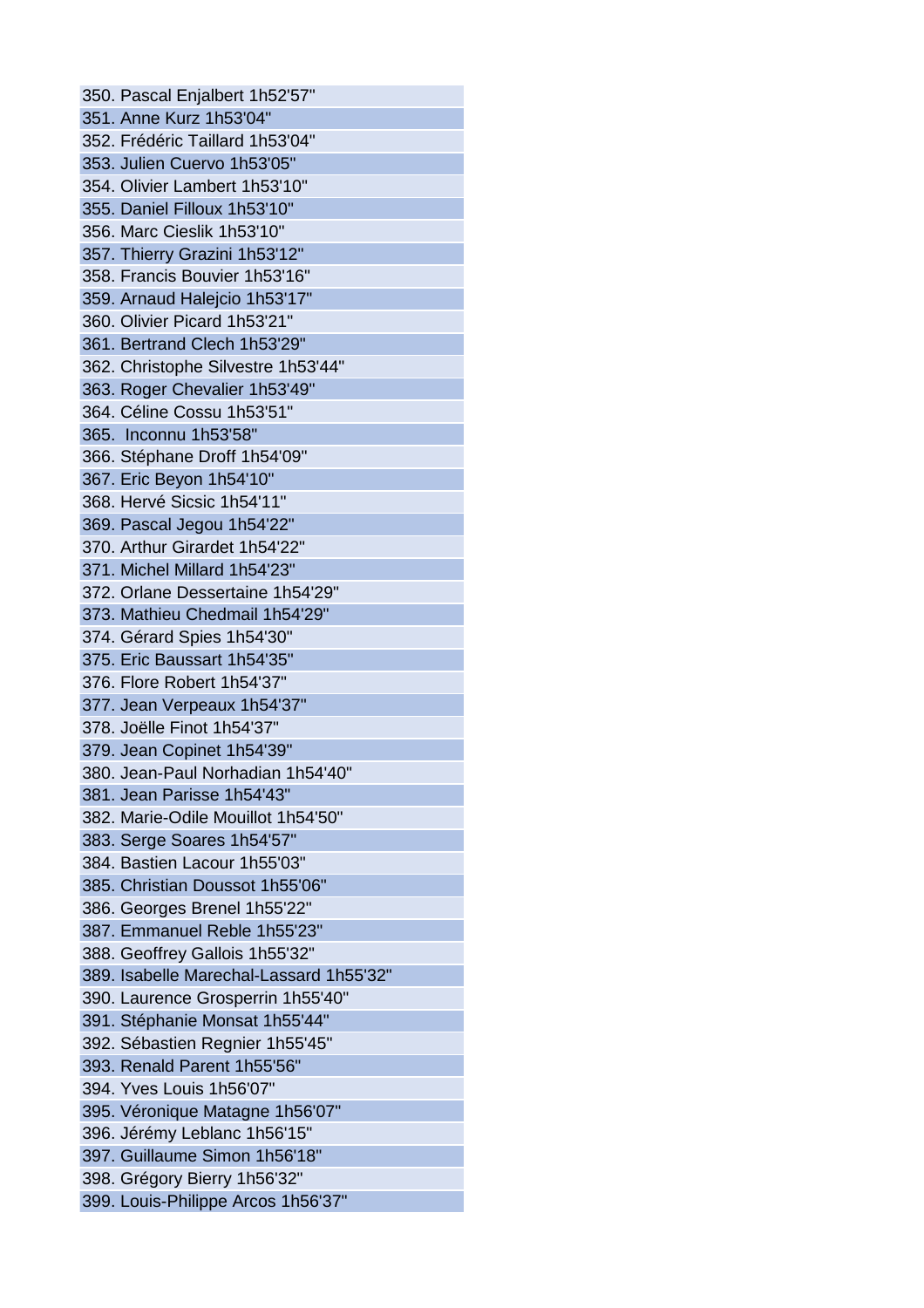400. Xavier Viard 1h56'38" 401. Stéphanie Trupcevic 1h56'42" 402. Sophie Sassot 1h56'43" 403. David Soares 1h56'49" 404. Franck Mayaud 1h56'51" 405. Loïc Duchanoy 1h56'51" 406. Philippe Guichard 1h56'59" 407. Marie Poveda 1h57'04" 408. Fawzi Trari 1h57'08" 409. Aurore Dauphin 1h57'11" 410. Sébastien Clerc 1h57'12" 411. Arnaud Martin 1h57'24" 412. Dorian Ducroix 1h57'27" 413. Stéphane Boulier 1h57'37" 414. Jérome Masson 1h57'42" 415. René Zuber 1h57'45" 416. Karine Therriat 1h57'48" 417. Maud Cordey 1h57'48" 418. Arnaud Deuze 1h57'52" 419. Gérard Thomas 1h58'00" 420. Gérard Miroy 1h58'02" 421. Dominique Lambert 1h58'02" 422. Isabelle Gerbet-Laverdan 1h58'11" 423. Marie Frayssinhes 1h58'17" 424. Olivier Creton 1h58'18" 425. Manuela Henry 1h58'22" 426. Xavier Miroudot 1h58'28" 427. Laurent Cahagne 1h58'39" 428. Lucile Fontaine 1h58'40" 429. Michael Sigros 1h58'58" 430. Franck Vieillard 1h59'02" 431. Frédéric Wioland 1h59'04" 432. Yoan Chollet 1h59'04" 433. Eric Charlot 1h59'15" 434. Sylvain Carrierre 1h59'20" 435. Vincent Cellier 1h59'25" 436. Céline Kleitz 1h59'45" 437. Elodie Guillet-Rousseau 1h59'56" 438. Frédéric Favre 1h59'59" 439. Frédéric Stranisci 2h00'06" 440. Didier Maitrehenry 2h00'12" 441. Delphine Sarasin 2h00'19" 442. Sébastien Guillet 2h00'27" 443. Nadine Genay 2h00'29" 444. Alexandre Goffart 2h00'37" 445. Elodie Marandon 2h00'45" 446. Alain Morin 2h00'56" 447. Arnaud Collin 2h00'56" 448. Vanessa Babouillard 2h01'21" 449. Thierry Andre 2h01'35"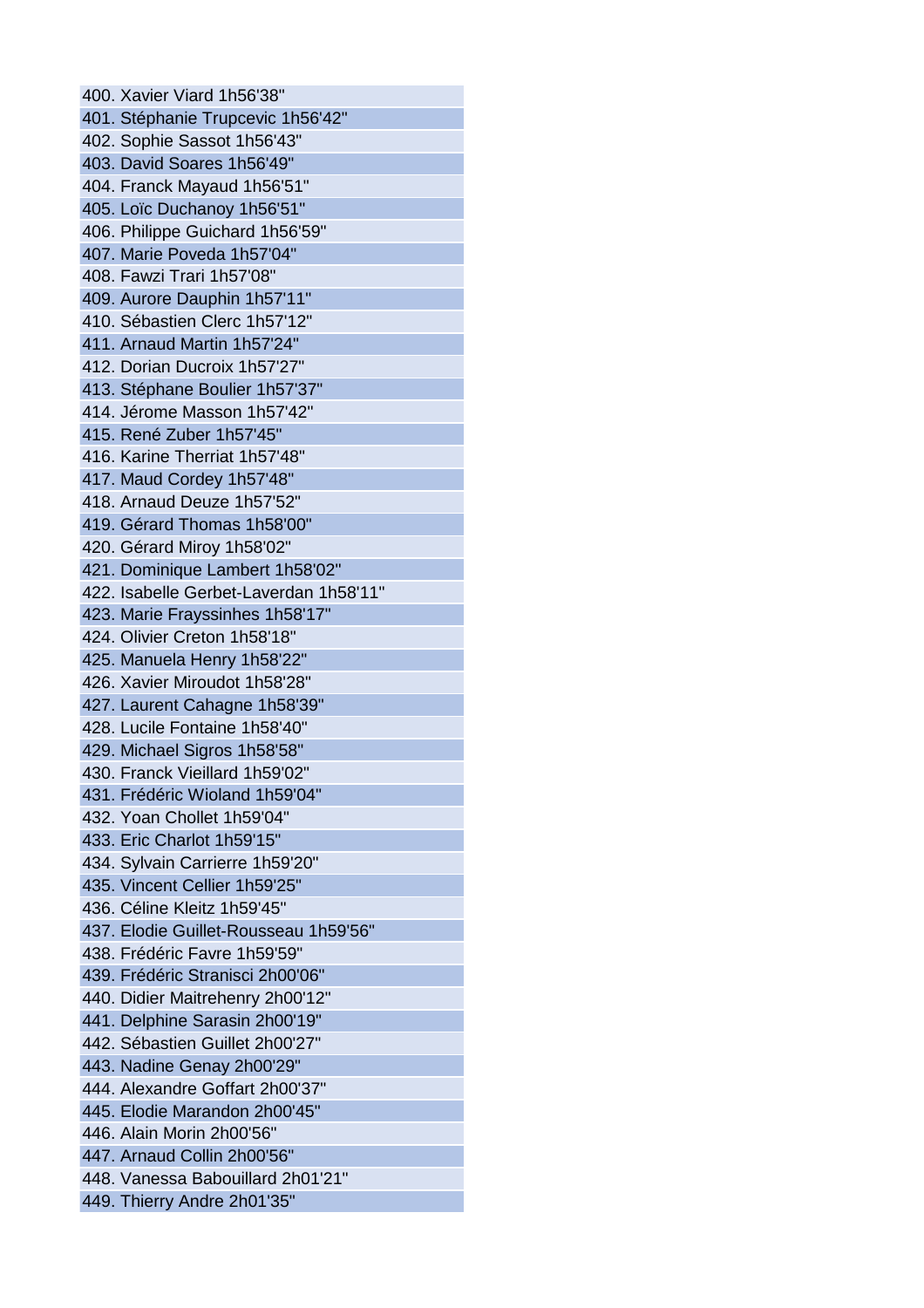450. Stephen Courtade 2h01'38" 451. Thomas Roblot 2h01'38" 452. Perrine Buffier 2h02'02" 453. Fabienne Lefrancois 2h02'06" 454. Arnaud Bernard 2h02'16" 455. Christelle Rodot 2h02'17" 456. Aurélie Dubourgnon 2h02'33" 457. Sébastien Aznar-Fernandez 2h02'34" 458. Gaëlle Delignette 2h02'38" 459. Vanessa Lachot-Soulier 2h02'39" 460. Franck Maniere 2h02'59" 461. Elodie Leger 2h03'00" 462. Sophie Ferreri 2h03'16" 463. Inconnu 2h03'16" 464. Lucrece Poncet 2h03'27" 465. Arnaud Poncet 2h03'27" 466. Claude Guichet 2h03'38" 467. Sébastien Bovet 2h03'39" 468. Stéphane Faivre-Duboz 2h03'44" 469. Eric Poupee 2h03'49" 470. Valérie Jaillet 2h03'50" 471. Joël Lamazzi 2h03'51" 472. Vanessa Lefebvre 2h03'56" 473. Justine Fevre 2h04'03" 474. Patricia Chartier 2h04'15" 475. Fran Carter 2h04'23" 476. Alain Cassard 2h04'28" 477. Florence Vallet 2h04'40" 478. Céline Roos 2h05'09" 479. Lorraine Joly 2h05'10" 480. Alexandre Martinez 2h05'10" 481. Clément Deuze 2h05'17" 482. Jean-Luc Tourigny 2h05'22" 483. Véronique Plantade 2h05'53" 484. Domingo Rubio 2h05'55" 485. Julie Jeunet 2h06'06" 486. Pascal Trache 2h06'28" 487. Vincent Marthoud 2h06'29" 488. Emmanuel Jammas 2h06'32" 489. Olivier Marechal 2h06'40" 490. Christophe Chevalier 2h06'40" 491. Denis Bourgeois 2h06'41" 492. Caroline Peltier 2h06'44" 493. Jessica Brochet 2h07'30" 494. Anne Verpeaux 2h07'42" 495. Stéphane Chaudier 2h08'00" 496. Isabelle Pichon 2h08'03" 497. Geneviève Minard-Girault 2h08'13" 498. Laurent Lequin 2h08'31" 499. Milena Miletic 2h08'38"